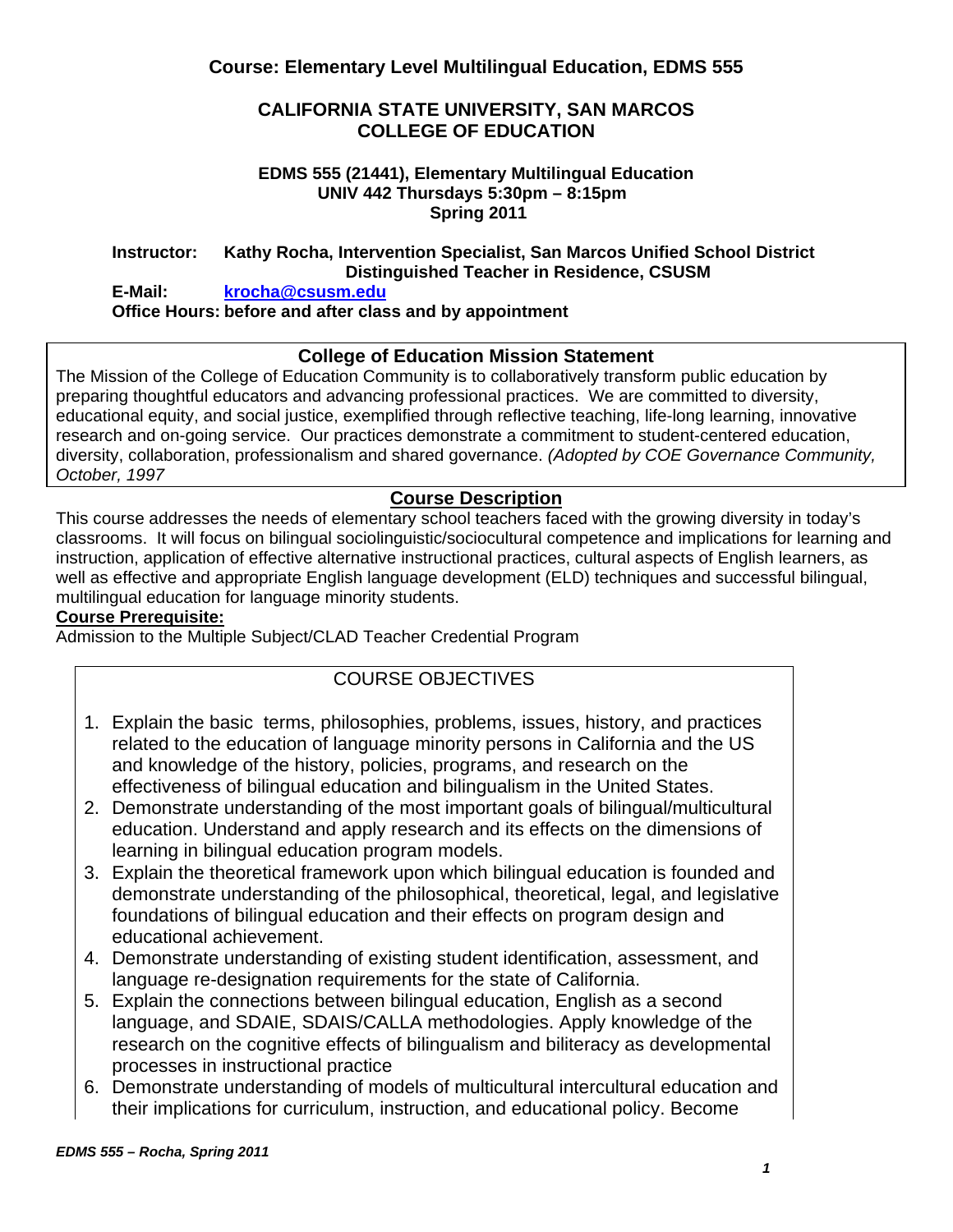cognizant of the fact that students' motivation, participation, and achievement are influenced by an intercultural classroom climate and school community.

- 7. Gain knowledge and understanding pertaining to similarities and differences between, contributions of, exchanges between, and varying perspectives of the populations referenced in *the Non- Discrimination Policy of the State of California*
- 8. Demonstrate knowledge of the transferability between primary and target language with the understanding that the level of transferability is affected by the level of compatibility and may vary among languages.
- 9. Promote authentic parental participation that includes learning about school systems, assuming leadership roles and affecting policy and understanding of the family as a primary language and cultural resource.

# **Required Texts:**

Jana Echevarría; Mary Ellen Vogt; Deborah J. Short, Making Content Comprehensible for Elementary English Learners: The SIOP® Model, **ISBN-10** 0-205-62756-0 **ISBN-13** 978-0-205-62756-1

http://www.coursesmart.com/9780137022212? instructor=220153

 English-Language Development Standards for California Public Schools K-12 (You can download The ELD standards from the CDE website (www.cde.ca.gov). Cougar Courses– assigned articles

## **Recommended Text:**

Diaz-Rico, Weed (2010) The *Crosscultural, Language, and Academic Development Handbook: A Complete K-12 Reference Guide*, Allyn & Bacon ISBN 978-0-13-700864-3

 Bacon. ISBN-13:978-0-13-118000-0. An ebook is available for this text Quiocho, A. & Ulanoff, S. (2009) *Differentiated Literacy Instruction for English Language Learners.* Allyn &

# **Authorization to Teach English Learners**

This credential program has been specifically designed to prepare teachers for the diversity of languages often encountered in California public school classrooms. The authorization to teach English learners is met through the infusion of content and experiences within the credential program, as well as additional coursework. Students successfully completing the program receive a credential with authorization to teach English learners. (*Approved by CCTC in SB2042 Program Standards – August 2002*).

# **Student Learning Outcomes**

# **Teacher Performance Expectation (TPE) Competencies:**

The course objectives, assignments, and assessments have been aligned with the CTC standards for the Multiple and Single Subject(s) Credential. This course is designed to help teachers develop the skills, knowledge, and attitudes necessary to assist schools and district in implementing effective programs for all students. The successful candidate will be able to merge theory and practice in order to realize a comprehensive and extensive educational program for all students. The following TPE is addressed in this course: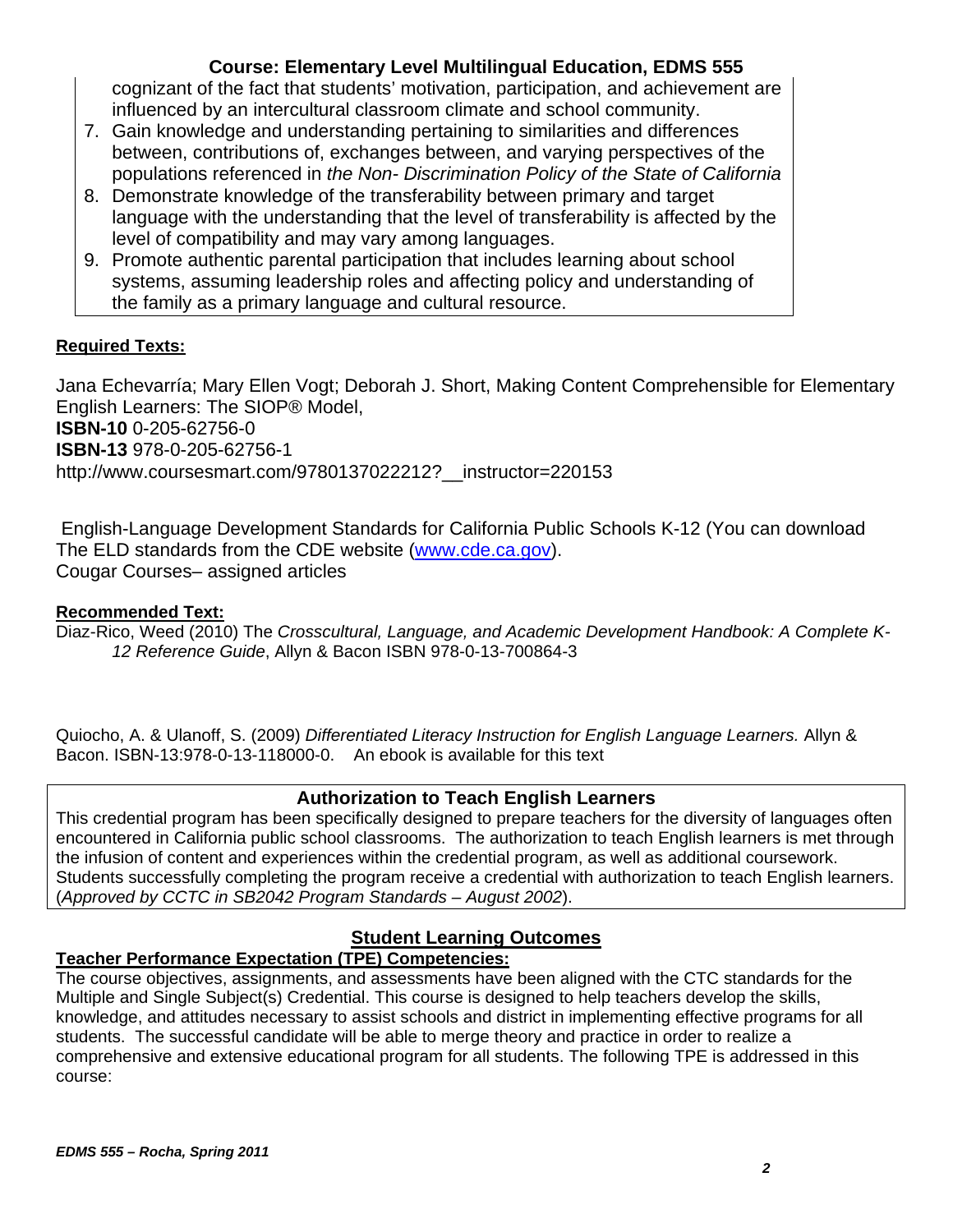#### **TPE 15**: **Social Justice and Equity**

- Valuing socially equitable teaching, learning, and schooling in a variety of organizational settings
- Incorporating pluralism and divergent perspectives on educating diverse students
- Democratizing public education to achieve social justice and equity

### **California Teacher Performance Assessment (CalTPA):**

system of teacher performance assessment (TPA), to be embedded in the credential program of preparation.<br>At CSUSM this assessment system is called the CalTPA or the TPA for short. Beginning July 1, 2008 all California credential candidates must successfully complete a state-approved

To assist your successful completion of the TPA a series of informational seminars are offered over the course of the program. TPA related questions and logistical concerns are to be addressed during the seminars. Your attendance to TPA seminars will greatly contribute to your success on the assessment.

Additionally, COE classes use common pedagogical language, lesson plans (lesson designs), and unit plans (unit designs) in order to support and ensure your success on the TPA and more importantly in your credential program.

The CalTPA Candidate Handbook, TPA seminar schedule, and other TPA support materials can be found on the COE website provided at the website provided: http://www.csusm.edu/coe/CalTPA/CalTPA.html

### **College of Education Attendance Policy**

 instructor as soon as possible. *(Adopted by the COE Governance Community, December, 1997).* Due to the dynamic and interactive nature of courses in the College of Education, all students are expected to attend all classes and participate actively. At a minimum, students must attend more than 80% of class time, or s/he may not receive a passing grade for the course at the discretion of the instructor. Individual instructors may adopt more stringent attendance requirements. Should the student have extenuating circumstances, s/he should contact the

#### **Students with Disabilities Requiring Reasonable Accommodations:**

Students with disabilities who require reasonable accommodations must be approved for services by providing appropriate and recent documentation to the Office of Disable Student Services (DSS). This office is located in Craven Hall 5205, and can be contacted by phone at (760) 750-4905, or TTY (760) 750-4909. Students authorized by DSS to receive reasonable accommodations should meet with their instructor during office hours or, in order to ensure confidentiality, in a more private setting.

# **Course Requirements:**

| • Attendance, Participation, & Professional Disposition | 20 points |
|---------------------------------------------------------|-----------|
| • ELL/Immigrant interview                               | 20 points |
| • ELD / SDAIE Lesson Observation & Write-up             | 20 points |
| • Multicultural Literature Annotation and Book Talk     | 5 points  |
| • Critical Assessment Task: SDAIE Lesson Design         | 25 points |
| • Reflective Statements: TPE 15                         | 10 points |

# **ASSIGNMENT DESCRIPTIONS**

#### $1<sub>1</sub>$ **1. Attendance, Professional Disposition, and Class Participation 20 points**

 *EDMS 555 – Rocha, Spring 2011*  First is the expectation that you will attend all class sessions prepared to actively participate in class activities, group and individual sharing, and discussions on various topics and assigned reading**. Four (4) points will be deducted for each full class absence. A student who misses more than four (4) classes will not pass this class (see the College of Education Attendance Policy). Arriving late and leaving early may be**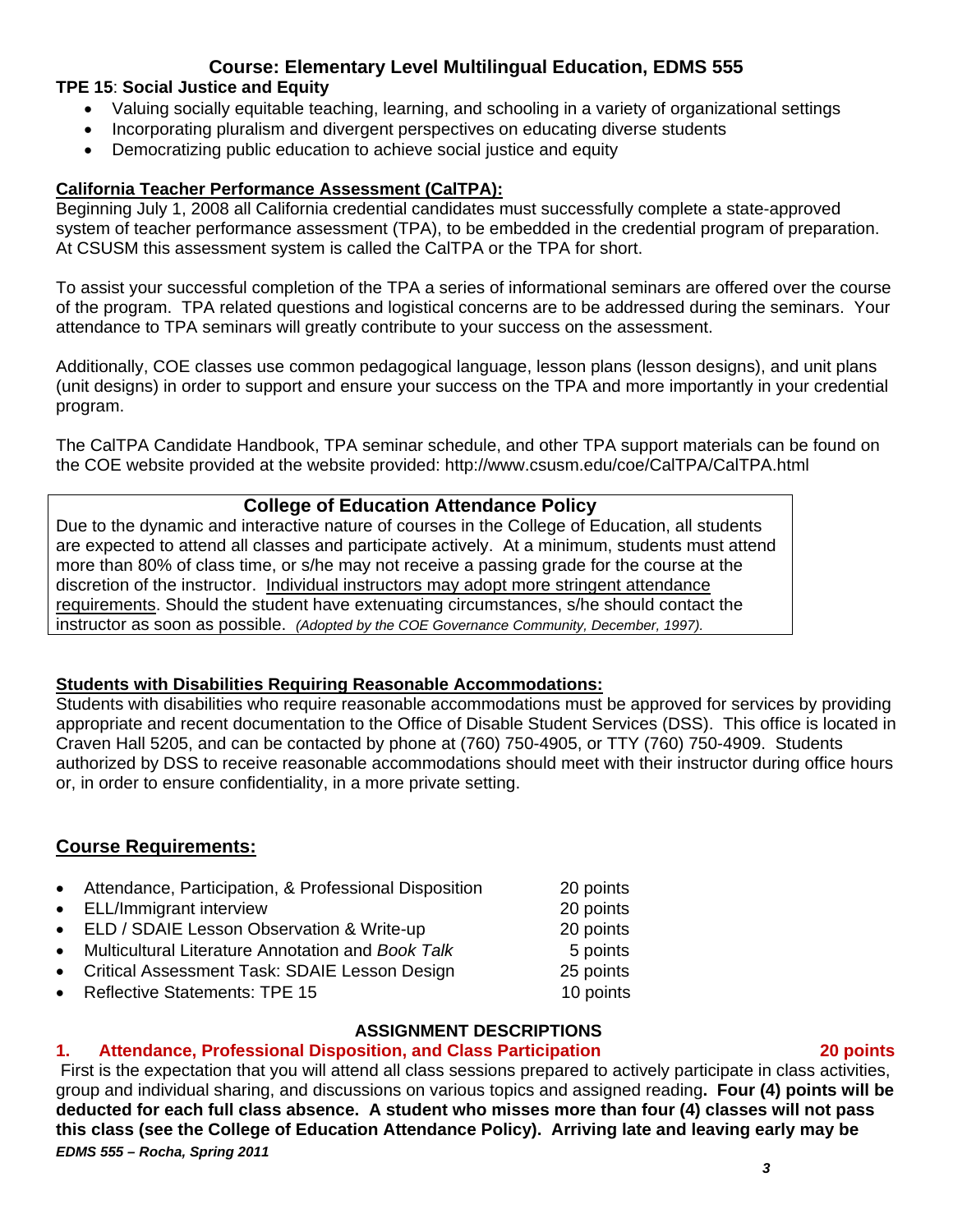**documented as a ½ class absence.** An opportunity to earn extra credit points will be announced midsemester.

 the description below and the CSUSM College of Education's Mission Statement for guidelines. Professional, credentialed educators are evaluated on "performance of non-instructional duties and responsibilities" by their administrators. Punctuality, attendance, collaboration with colleagues, and professionalism fall under this category. Your Professional Disposition is related to how you conduct yourself in class and at a school site. Please communicate all attendance issues directly with the instructor. Please see

## **CSUSM College of Education Professional Dispositions**

The California State University San Marcos College of Education fosters the development of the following professional dispositions among our candidates. Candidates increasingly reflect these dispositions in their work with students, families, and communities.

- **Social Justice and Equity:** Candidates appreciate the languages, communities, and experiences learners bring to the classroom. Candidates advocate for and support marginalized communities and individuals.
- **Collaboration:** Candidates learn and practice the skills of collaboration in their coursework and use them in their professional interactions with students, colleagues, parents, caregivers and those in the wider community.
- **Critical Thinking:** Candidates analyze various professional contexts, resulting in more informed decision making about professional practice.
- **Professional Ethics:** Candidates learn to make and act on well-reasoned, principled judgments.
- **Reflective Teaching and Learning:** Candidates critically review their professional practice and the impact it has on student success.
- experiences throughout their career. **Life-Long Learning:** Candidates are committed to actively seeking new knowledge, skills and

# 2. **ELL/Immigrant Interview**

#### **20 points**

The purpose of this assignment is to better understand the life of an English language learner and/or immigrant living in our country. You will interview an individual who has learned or is learning English as a second language. This adult person can be a fellow student, someone you know, or someone you seek out. Through the interview process, you will find out how the person acquired/is acquiring English and any challenges/successes faced by immigrants as they learn a new language and culture. Guidelines for the interview questions and a rubric for scoring this assignment will be shared in class. Assignments will be submitted to Cougar Courses and brought to class; length 2-3 pages maximum. Detailed information on the expectations for this assignment will be posted and explained in class.

# **3. ELD / SDAIE Lesson Observation & Write-up 20 points**

The purpose of this assignment is for you to see instruction for English Language Learners in action and to observe the strategies teachers implement during instruction, as well as the engagement and interaction of all the students. Detailed instructions and a 'check-list for this observation, as well as a rubric for scoring this assignment will be posted and shared in class. Assignment will be submitted to Cougar Courses and brought to class; length 2-3 pages maximum.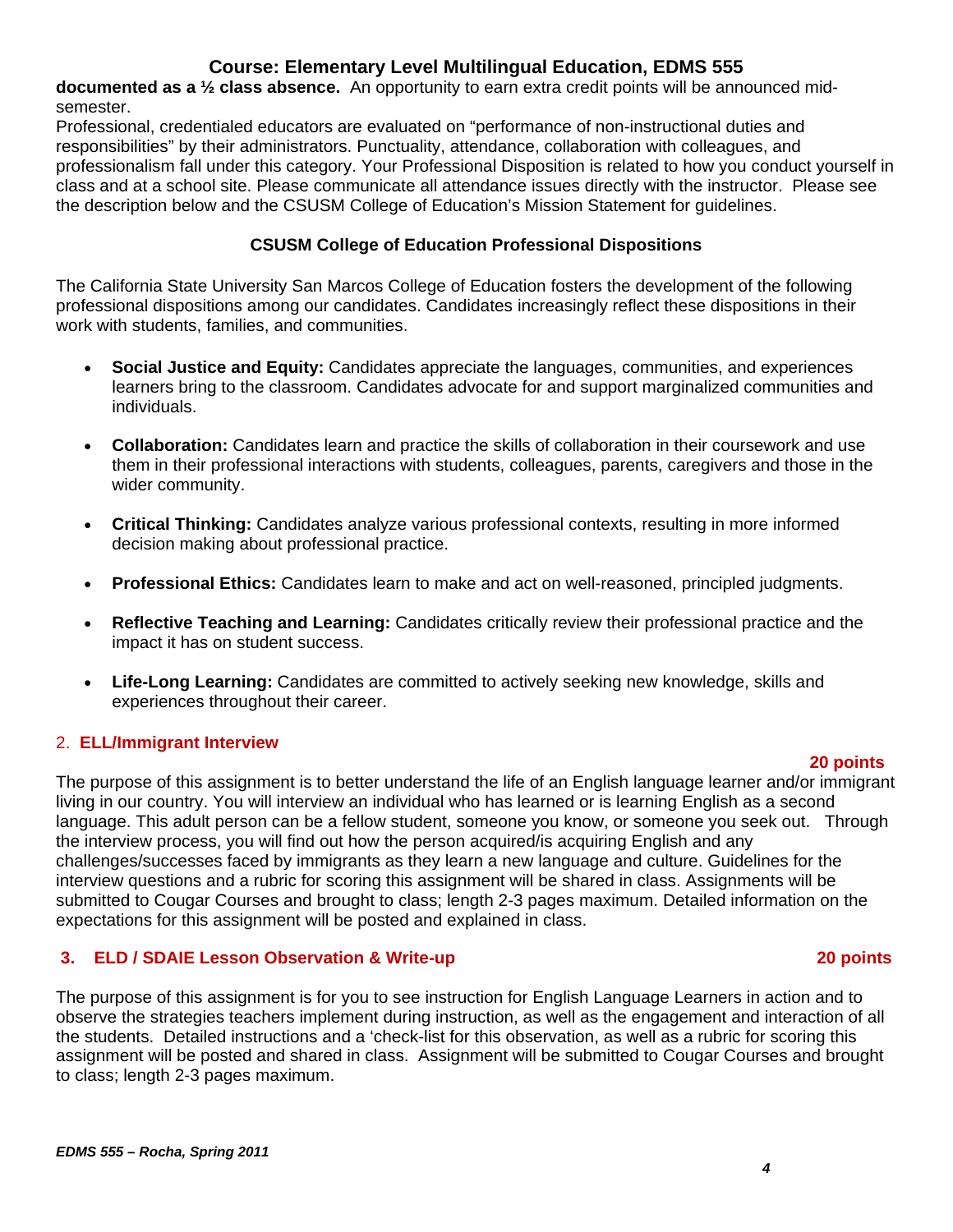#### **4. Multicultural Literature Annotation and Book Talk 5 points**

The purpose of this assignment is to practice evaluating and choosing children's' literature for your classroom with a critical eye towards creating a classroom library that positively reflects the culture and experiences of your students and their families. Assignments will be submitted and published to Cougar Courses, and you will give a brief 'book talk' to the class. This assignment will be modeled and explained in class**.** 

#### **5. Critical Assessment Task Social Justice and Equity Multicultural Lesson Designs 25 points**

 The purpose of this assignment is to provide differentiated instruction with the sound methodologies, principles, and strategies appropriate for English language learners at 3 different language proficiency levels using the TPA Lesson Design Template. Use the best practices methodologies and pedagogy for English Learners as you design instructional experiences for your students. Your lesson design will contain:

- Content objective and language objective, posted and explained to students
- Evidence of Lesson Preparation
- Evidence of Building Background
- Evidence of Comprehensible Input
- Evidence of Learning, Scaffolding, and Questioning Strategies
- Evidence of Student Interaction
- Evidence of hands on practice and application of new learning
- Evidence thoughtful lesson delivery
- Evidence of Review and Assessment

You may work in a group of 2 to 4 students to create a Collection of Lesson Designs. Together you will collaborate to select a grade level, content area and Social Justice Theme to center your collection around. Each group member will then individually design a lesson using the Lesson Design Template. Your lesson designs will be submitted and published to Cougar Courses.

Attached to your lesson design will be a Social *Justice and Equity Rationale (*at least one paragraph) which explains how your assignment promotes social justice and equity in your classroom. Please also include an appendix of any supplementary materials you designed or borrowed including black line masters of graphic organizers, worksheets, or assessments. Remember to give credit where credit is due. This assignment and scoring rubric will be posted and fully explained in class.

| <b>Criteria</b> | <b>Developing</b>     | <b>Nearly</b>     | <b>Meets</b>           | <b>Exceeds</b>        |
|-----------------|-----------------------|-------------------|------------------------|-----------------------|
|                 |                       | <b>Meets</b>      |                        |                       |
| <b>SDAI</b>     | Candidates know       | Candidates know   | <b>Candidates know</b> | Candidates know       |
| Lesson          | and can apply few     | many pedagogical  | and can apply          | and can apply         |
| Design          | of the pedagogical    | theories,         | pedagogical            | pedagogical           |
|                 | theories, principles, | principles, and   | theories,              | theories, principles, |
|                 | and instructional     | instructional     | principles, and        | and instructional     |
|                 | practices for English | practices for     | instructional          | practices for         |
|                 | learners. English     | English learners, | practices for          | comprehensive         |
|                 | learners do not       | but cannot apply  | comprehensive          | instruction of ALL    |
|                 | comprehend key        | them in a         | instruction of         | English learners.     |
|                 | academic concepts     | comprehensive     | English learners.      |                       |
|                 | and ideas.            | manner.           |                        |                       |

#### **Social Justice and Equity Multicultural Literacy Lesson Designs - Scoring Rubric**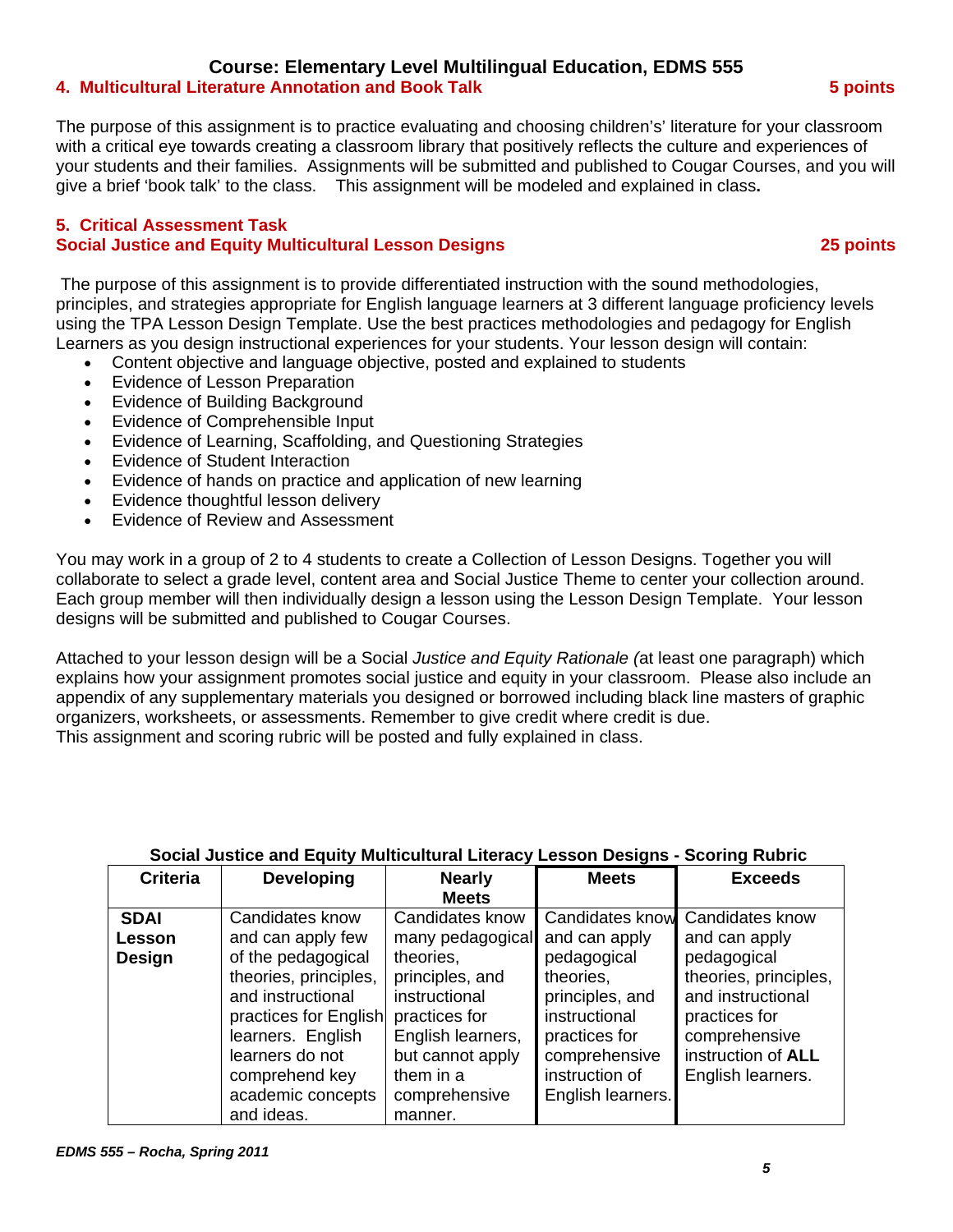| <b>TPE 15</b>  | Candidates do not  | Candidates know     | <b>Candidates know</b> | Candidates know       |
|----------------|--------------------|---------------------|------------------------|-----------------------|
| Social         | address issues of  | many issues of      | and can apply          | and apply issues of   |
| <b>Justice</b> | social justice and | social justice and  | issues of social       | social justice and    |
| and Equity     | equity in the      | equity, but lessons | justice and            | equity in their       |
|                | classroom, and     | do not include      | equity in the          | lessons. Lessons      |
|                | lessons are not    | instructional       | classroom.             | apply instructional   |
|                | designed for       | practices for       | Lessons include        | strategies grounded   |
|                | students from      | diverse students    | instructional          | in theories,          |
|                | diverse            | and are not         | practices that are     | principles & ideas of |
|                | backgrounds.       | grounded in         | grounded in            | multicultural         |
|                |                    | theories of         | multicultural          | education, ensure     |
|                |                    | multicultural       | education, and         | equitable outcomes    |
|                |                    | education.          | provide equitable      | for all students from |
|                |                    |                     | outcomes for           | different             |
|                |                    |                     | students from          | backgrounds, and      |
|                |                    |                     | different              | are designed          |
|                |                    |                     | linguistic,            | collaboratively with  |
|                |                    |                     | cultural, social       | stakeholders          |
|                |                    |                     | and economic           | representing all      |
|                |                    |                     | backgrounds.           | students in the       |
|                |                    |                     |                        | classroom.            |

#### **Lesson Presentations**

Each group will have 10 – 15 minutes to engage the class in either an overview of their lesson designs, or a particular lesson.

#### *THIS ASSIGNMENT MUST ADDRESS TPE 15*

#### 6**. TPE Reflective Statement 10 points**

In EDM2 555, you are responsible for meeting the Teacher Performance Expectation 15, Social Justice and Equity. In this assignment you will reflect on your past learning and future career concerning creating a socially just and equitable environment for your students. *You must attach your SDAIE lesson plan as an artifact to support your ideas.* You may attach other artifacts which also support your ideas. This reflection and the attached artifacts should be included in your TPE notebook for Clinical Practice as evidence you have met TPE 15. Detailed instructions and instructor assistance will be provided in class. Assignment will be submitted to Cougar Courses.

#### **Grading Standards**

Students have an equal and reasonable opportunity to earn 100 points in this class.

 Students are expected to participate in class activities and demonstrate reflective learning. It is important that students are well prepared for course sessions by completing the readings and assignments scheduled before class meetings. Unless otherwise negotiated with the instructor, all assignments are to be submitted as specified in class on the due date. **Assignments not submitted on due date will lose 10% of earned credit per day.** Assignments should be typed and double-spaced. All work needs to be turned in to Cougar Courses.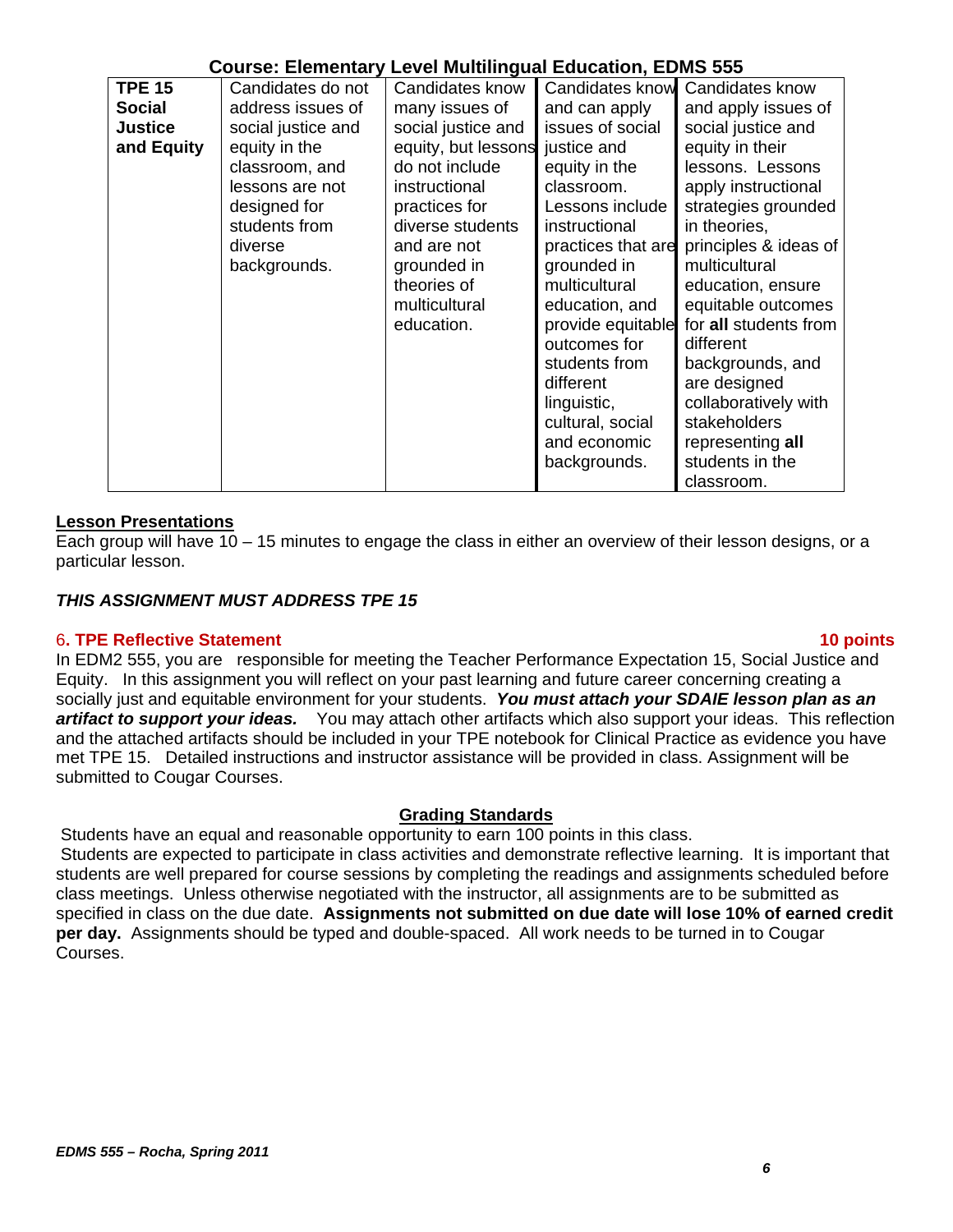The following grading scale will be used with the points students have remaining at the end of class:

| 93-100%A                |  |
|-------------------------|--|
| 90-92%A-                |  |
| 88-89%B+                |  |
| 83-87%B                 |  |
| 80-82%B-                |  |
| <u>75-79%……………………C+</u> |  |
|                         |  |
|                         |  |
| 60-69%D                 |  |
| 59% and belowF          |  |

*Note: Students are reminded that the College requires completion of this course with a C+ or higher.* 

#### **All University Writing Requirement:**

Writing requirements for this class will be met as described in the assignments above. Every course at the university, including this one, must have a writing requirement of at least 2500 words. TPA Assessment will count toward this requirement.

#### **CSUSM Academic Honesty Policy:**

"Students will be expected to adhere to standards of academic honesty and integrity, as outlined in the Student Academic Honesty Policy. All written work and oral presentation assignments must be original work. All ideas/materials that are borrowed from other sources must have appropriate references to the original sources. Any quoted material should give credit to the source and be punctuated with quotation marks.

Students are responsible for honest completion of their work including examinations. There will be no tolerance for infractions. If you believe there has been an infraction by someone in the class, please bring it to the instructor's attention. The instructor reserves the right to discipline any student for academic dishonesty in accordance with the general rules and regulations of the university. Disciplinary action may include the lowering of grades and/or the assignment of a failing grade for an exam, assignment, or the class as a whole."

Incidents of Academic Dishonesty will be reported to the Dean of Students. Sanctions at the University level may include suspension or expulsion from the University.

#### **Plagiarism:**

As an educator, it is expected that each student will do his/her own work, and contribute equally to group projects and processes. Plagiarism or cheating is unacceptable under any circumstances. If you are in doubt about whether your work is paraphrased or plagiarized see the Plagiarism Prevention for Students website http://library.csusm.edu/plagiarism/index.html</u>. If there are questions about academic honesty, please consult the University catalog.

#### **Use of Technology:**

Students are expected to demonstrate competency in the use of various forms of technology (i.e. word processing, electronic mail, WebCT6, use of the Internet, and/or multimedia presentations). Specific requirements for course assignments with regard to technology are at the discretion of the instructor. Keep a digital copy of all assignments for use in your teaching portfolio. All assignments will be submitted online, and some will be submitted in hard copy as well. Details will be given in class.

#### **Electronic Communication Protocol:**

 *EDMS 555 – Rocha, Spring 2011*  Electronic correspondence is a part of your professional interactions. If you need to contact the instructor, WebCT e-mail is often the easiest way to do so. It is my intention to respond to all received e-mails in a timely manner. Please be reminded that e-mail and on-line discussions are a very specific form of communication, with their own nuances and etiquette. For instance, electronic messages sent in all upper case (or lower case) letters, major typos, or slang, often communicate more than the sender originally intended. With that said, please be mindful of all e-mail and on-line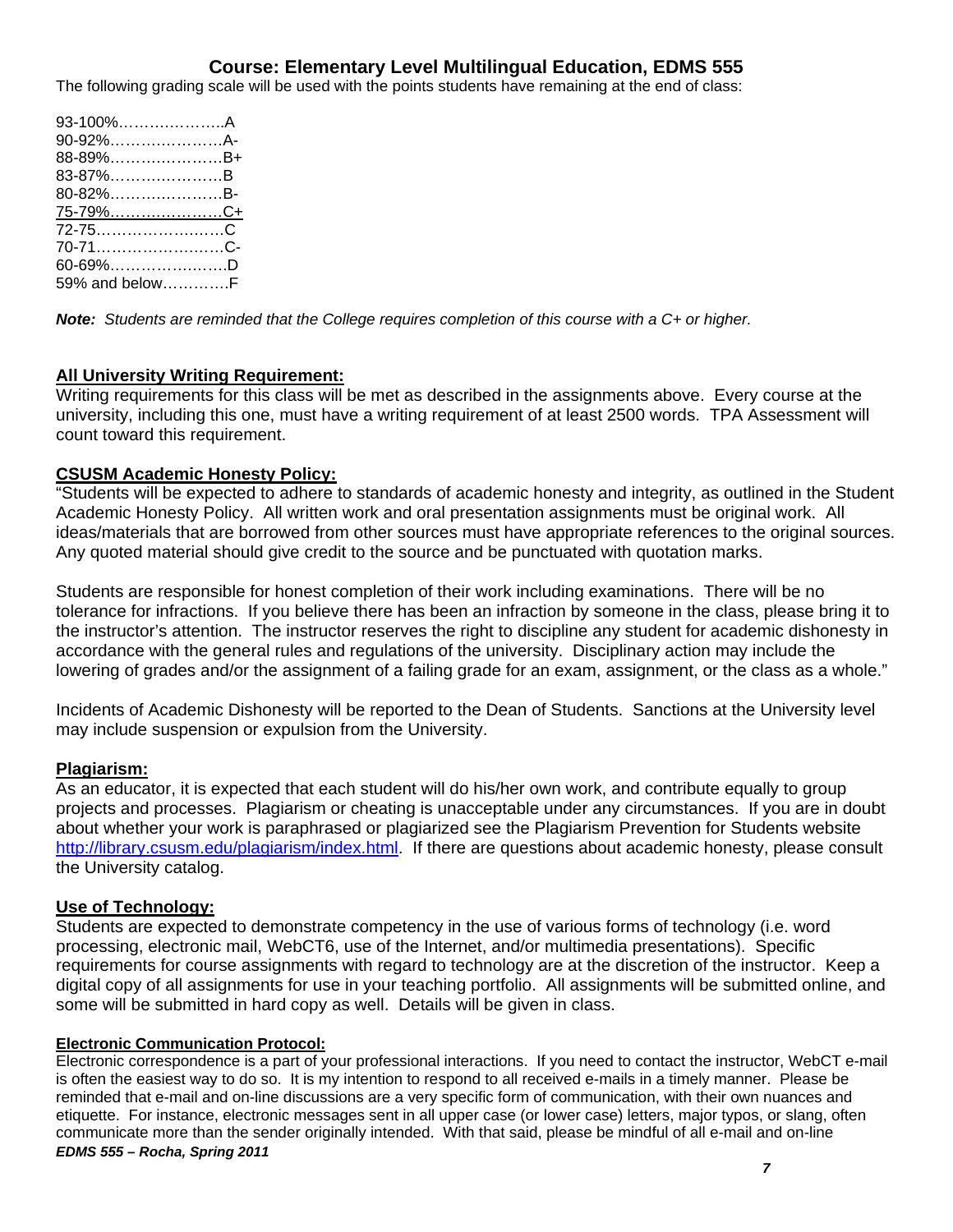discussion messages you send to your colleagues, to faculty members in the College of Education, or to persons within the greater educational community. All electronic messages should be crafted with professionalism and care. Things to consider:

- Would I say in person what this electronic message specifically says?
- How could this message be misconstrued?
- Does this message represent my highest self?
- Am I sending this electronic message to avoid a face-to-face conversation?

In addition, if there is ever a concern with an electronic message sent to you, please talk with the author in person in order to correct any confusion.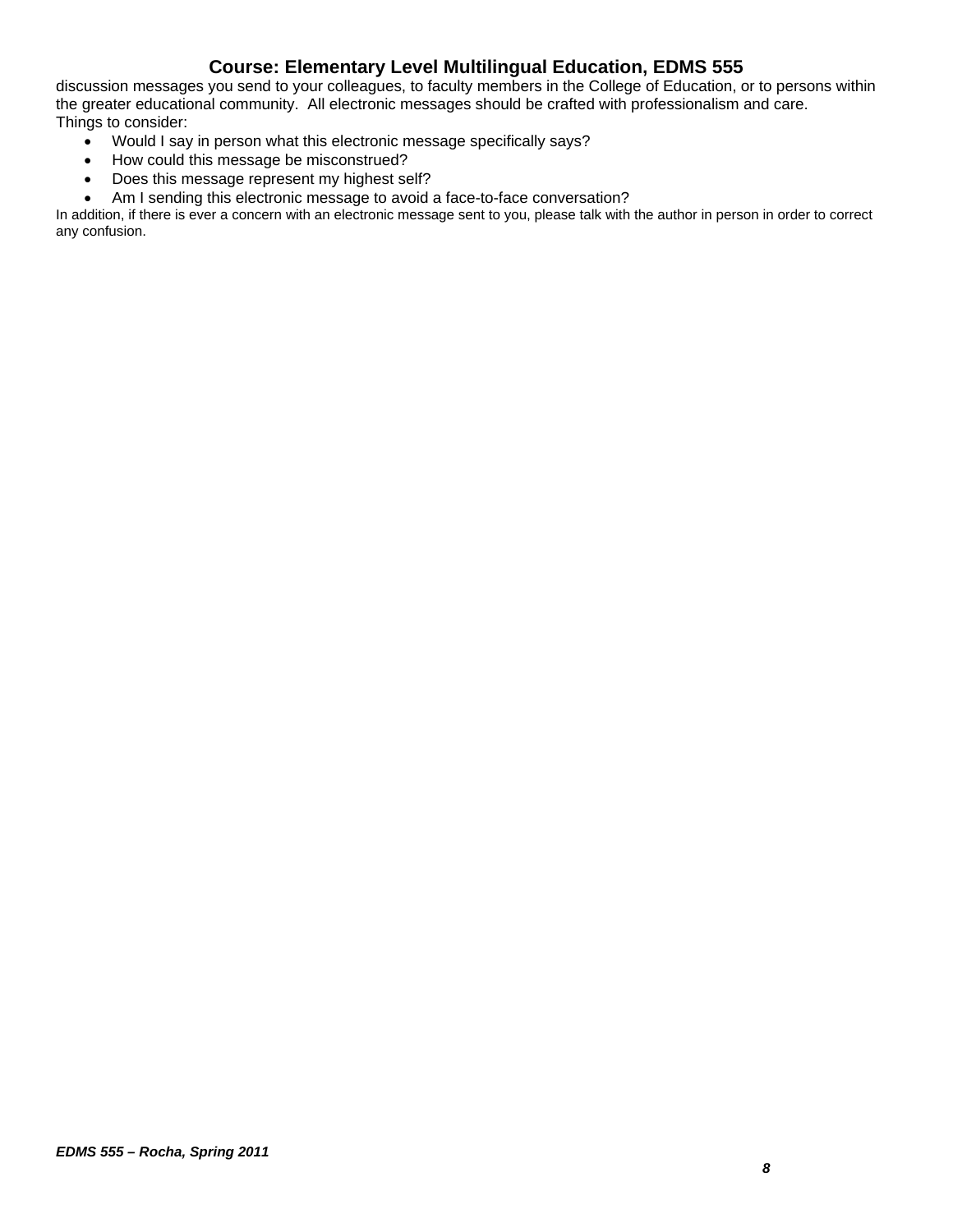**The instructor reserves the right to alter the instructional timeline, add, delete, and /or change topics and assignments in response to individual and class needs.** 

| <b>Date</b>                  | <b>Topic</b>                                                                                                                                                                                                                                                                                      | <b>Assignment</b>                                                                                                  |
|------------------------------|---------------------------------------------------------------------------------------------------------------------------------------------------------------------------------------------------------------------------------------------------------------------------------------------------|--------------------------------------------------------------------------------------------------------------------|
| Session 1<br>1/27            | <b>Creating A Classroom Community of</b><br><b>Learners</b><br><b>Getting To Know Your Students</b><br>Education in the 21 <sup>st</sup> Century                                                                                                                                                  | Prepare for next time:<br><b>SIOP Chapter 1</b><br>Diaz Rico Chapter 3                                             |
| Session 2<br>2/3<br>No Class | <b>NO CLASS</b><br>Read: Explicit Language Instruction: A Key<br>to Constructing Meaning                                                                                                                                                                                                          |                                                                                                                    |
|                              |                                                                                                                                                                                                                                                                                                   |                                                                                                                    |
| Session 3<br>2/10            | <b>Supporting Second Language</b><br><b>Acquisition</b><br>Second Language Acquisition Theories:<br>Implications for teaching students who<br>are learning a 2nd language.                                                                                                                        | <b>Preview: Interview</b><br>Prepare for next time:<br><b>Diaz-Rico Chapter 5</b>                                  |
| Session 4<br>2/17            | <b>Supporting Second Language</b><br><b>Acquisition</b><br><b>CELDT Testing</b><br>Assessment<br>Program Placement                                                                                                                                                                                | Prepare for next time:<br>Print out ELD standards and read the<br>Introduction pgs.11-15.<br><b>SIOP Chapter 2</b> |
| Session 5<br>2/24            | <b>Meeting Student Needs &amp; Making</b><br><b>Instructional Decisions.</b><br>California English Language Development<br>Standards and Levels of Proficiency<br>Aligning California Content Standards with<br>English Language Development Standards<br>Writing Content and Language Objectives | <b>Due: Interview</b><br><b>Preview: Observation</b><br>Prepare for next time:<br><b>SIOP Chapter 11</b>           |
| Session 6<br>3/3             | <b>Meeting Student Needs &amp; Making</b><br><b>Instructional Decisions.</b><br>Using the ELD Standards and the CA<br><b>Content Standards to Design Standards</b><br><b>Based Instruction</b>                                                                                                    | Prepare for next time:<br><b>SIOP Chapter 3</b>                                                                    |